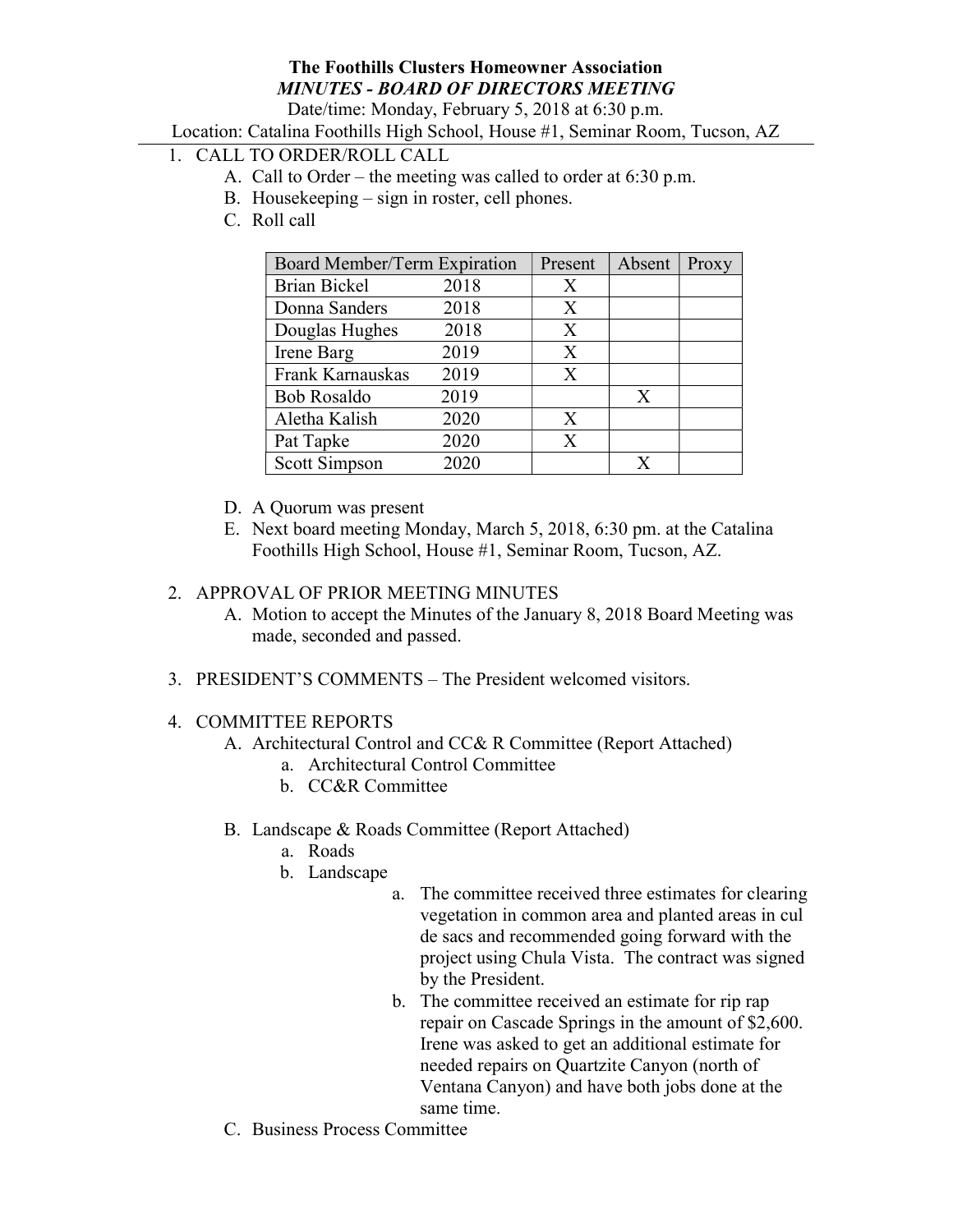- a. Frank is communicating with Carpenter Hazlewood regarding the necessity for signatures to be notarized on consent forms to change the CC&Rs and will report back in March.
- D. Communications Committee
	- a. Website
- a. The committee is checking members who are currently signed up to receive email communication from Foothills Clusters against Next Door contact list and will send reminders to all homeowners to sign up for email communications with the Enforcement Policy mailing.
- b. Frank reported that six neighbors stopped by at the Listening Sessions and he had several additional email responses. All of the comments were positive.
- E. Finance Committee
	- i. The Treasurer' Report including the Balance Sheet as of January 31, 2018, the Transaction List for January, 2018 and the A/R Aging Report as of January 31, 2018 are attached.
	- ii. Several properties are delinquent on their assessments to the point that they can be turned over to the attorney for collection. Brian will send a final notification this month.
	- iii. Brian is looking for an alternative firm to conduct a Reserve Study as he has not heard back from Capital Reserve Analyst.
	- iv. Internal Controls Frank will give list of passwords to Pat.
- F. Welcoming Committee
	- a. The committee distributed two welcome packets in the month of January and is preparing welcome packets for four additional new homeowners.
- 5. OLD BUSINESS
	- a. Motion to accept the Enforcement Policy was made, seconded and passed. A copy will be signed by the President and attested by the Secretary, attached to the minutes and mailed to all homeowners.
	- b. Motion to accept the Resolution related to General Violation Fine Schedule was made, seconded and passed. The Resolution will be signed by the President, attached to the minutes and mailed to all homeowners.
	- c. Homeowners Survey Frank is working with Bob Rosaldo to develop a survey of homeowners' views about important issues that affect the neighborhood.
	- d. The Annual Report was filed with the Arizona Corporation Commission in January, 2018,

### 6. NEW BUSINESS

- a. The July meeting will be held on July 9, 2018, the second Monday in July due to the Fourth of July holiday. Aletha
- b. Aletha will investigate alternative locations and cost for the June, July and August, 2018 board meetings.